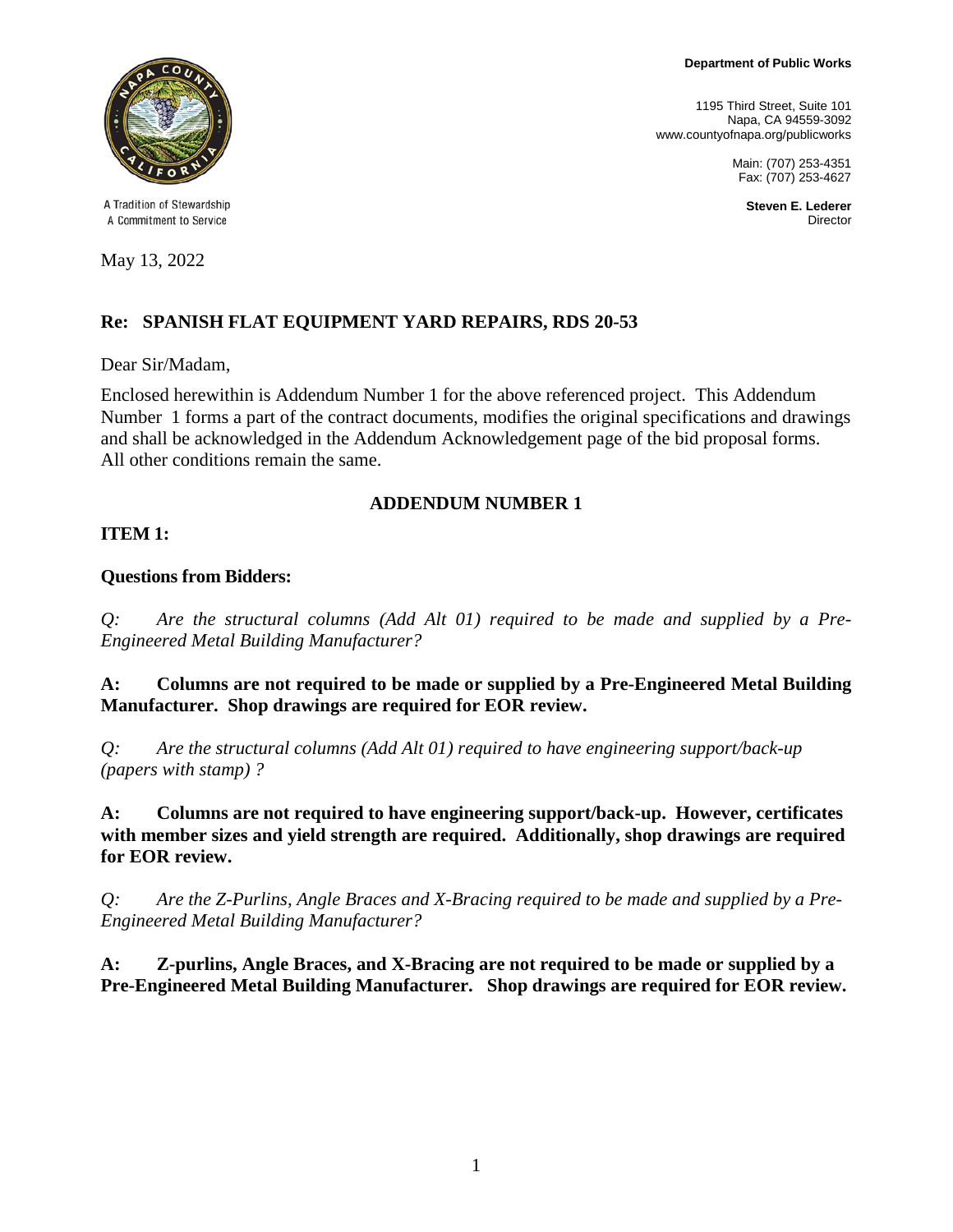*Q: Are the Z-Purlins, Angle Braces and X-Bracing required to have engineering support/backup (papers with stamp) ?* 

**A: Z -purlins, Angle Braces, and X-Bracing are not required to have engineering support/back-up. However, certificates with member sizes and yield strength are required. Additionally, shop drawings are required for EOR review.**

*Q: Is it acceptable, in lieu of repairs, to remove (E) structure, and supply and install (N) preengineered structure (like kind materials).*

#### **A: This project is regarded as a fire repair for the existing structure. No new engineered structures will be considered**

*Q: Please confirm if replacement bolts should be A325 High Strength bolts or if they should be Grade 8 Bolts per the bid form*

### **A: Provide A325 bolts**

*Q: In speaking with our Metal Building suppliers, we are coming across this type of response: "We will not provide parts and pieces, especially structural primary columns & secondary framing material on a building that is not ours. We would recommend you reaching out to the original building manufacturer for the repair items…. However I'm sure that will be difficult to find assuming the age of the building. They are going to have a very difficult time getting any PEMB supplier to provide miscellaneous parts & pieces like this for a building that is not theirs."*

**A: The primary frame members are not being replaced. The columns can be composed of welded steel members that are not proprietary. Also, the roof purlins are being replaced with standard shapes. Contractor can propose alternate steel roof purlins as substitutions, such as 'I' shaped members.** 

*Q: Please provide the spec and quantity for the replacement light fixtures (assumed (2)) & any required lighting controls*

**A: Contractor shall be responsible but not be limited to removing the existing fire damaged electrical system and installing a new weather proof switch, approximately 75 feet of ¾ inch conduit/12 gauge wiring, and all associated anchoring and hangers to provide power for two (2) new LED light fixtures.** 

**Contractor shall be responsible for properly installing (2) new High Bay - 150W - 21,200 Lumens - HB8 - Hook Mount - 6kV Surge Protector - UFO Series - UL+DLC5.1 OR EQUAL.** 

**Refer to the electrical section in the specifications for further information.**

*Q: Please provide a paint specification for the painting of the (4) A frames given how corroded the steel is.*

**A: Contractor shall be responsible for proper preparation of all surfaces prior to painting which includes but is not limited to cleaning, scraping, sanding, and washing to remove any loose surface rust, grease, etc. An application of an oil based red oxide primer shall be applied**